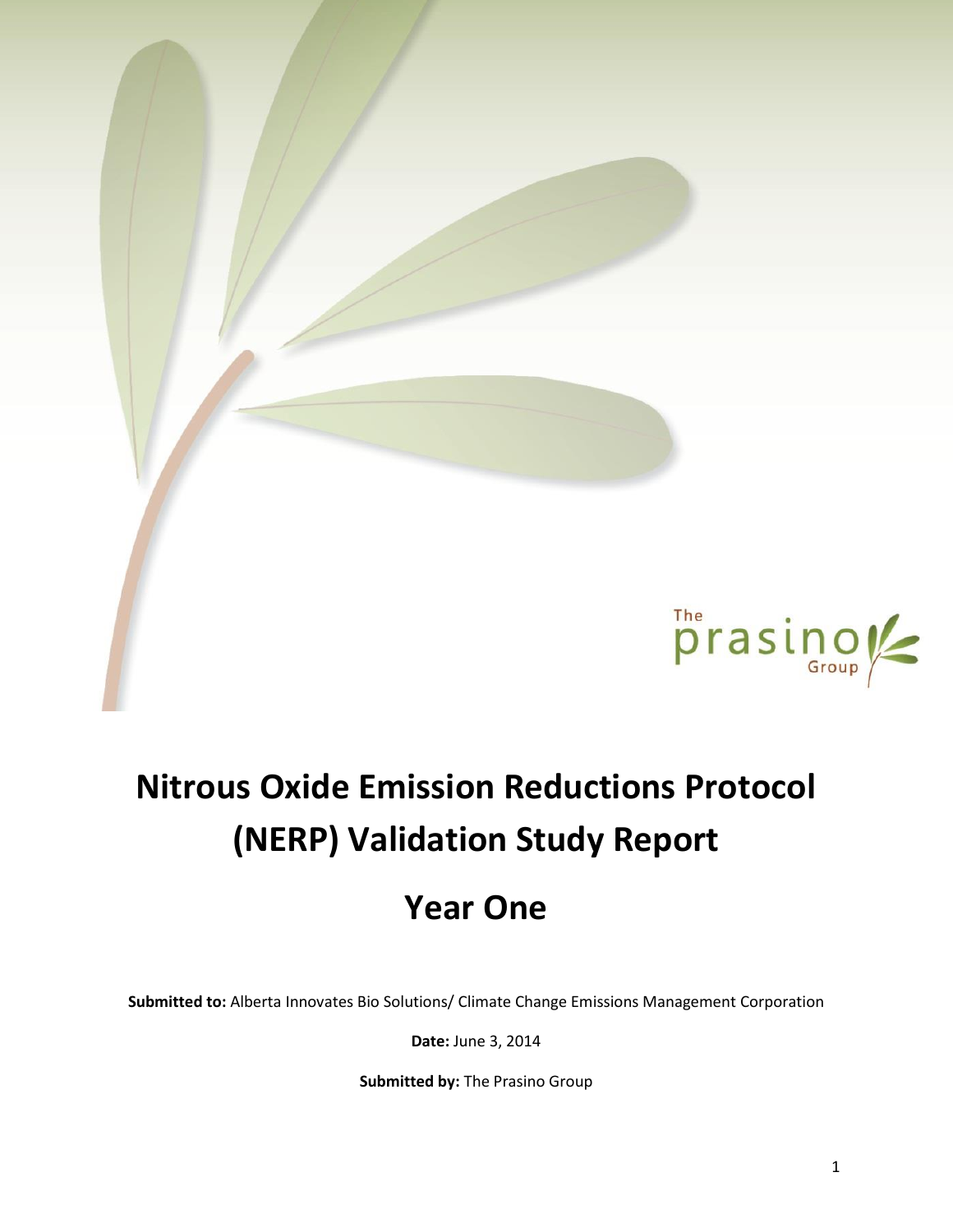### **Disclaimer**

This document has been produced independently by The Prasino Group at the request of the Climate Change Emissions Management (CCEMC) Corporation as specified under contract for the Protocol Validation Studies. It was produced according to the requirements in the Alberta Offset System's Nitrous Oxide Emissions Reduction in Agriculture Quantification Protocol v 1.0 October 2013<sup>1</sup>. The views expressed in this report are not necessarily the views of the Climate Change Emissions Management (CCEMC) Corporation.

 $\overline{a}$ 

<sup>&</sup>lt;sup>1</sup> Se[e http://environment.gov.ab.ca/info/library/8294.pdf](http://environment.gov.ab.ca/info/library/8294.pdf)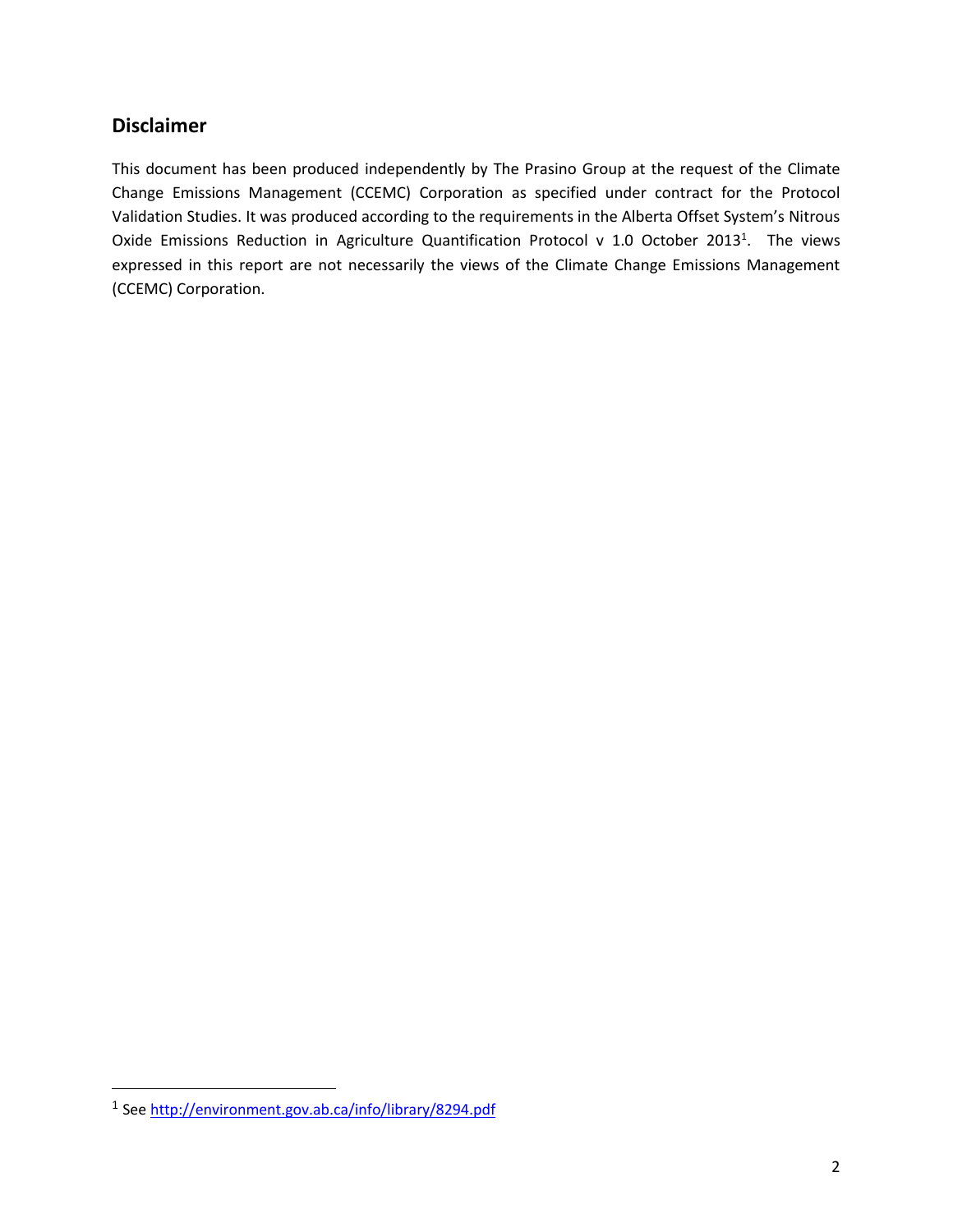# **Findings to Date:**

The purpose of the NERP Protocol Validation Study is to learn about the barriers, gaps, solutions and options for adopting the NERP protocol in the marketplace. More specifically, the objectives of the Study include:

- Validating, through small-scale pilots, how the protocol can be applied in the field;
- Providing guidance to producers, aggregators and verifiers on the implementation of the protocol at a commercial scale;
- Demonstrating how verification to a reasonable level of assurance can be accomplished following the available protocol (NERP v1.0; October 2010); and
- Catalyzing continued aggregation efforts for bringing offsets forward from aggregated agricultural projects.

In order to accomplish the above objectives, the NERP Protocol Validation Study team worked with the aggregation firm of AgriTrend – Agritrend Aggregation Inc. (ATAI). ATAI aggregated 6 farms, under the provision of the Quantification Protocol for Agricultural Nitrous Oxide Emissions Reductions, v 1.0, October 2010. The project year was 2011 with a baseline of 2008, 2009 and 2010. ICF-Marbek completed the mock verification and gap analysis on the aggregated project for the Protocol Validation Study. It should be noted that at the time of the mock verification, the state of ATAI's NERP project was such that the robust development of a 4R Consistent Plan, or the gathering of participating farm records was not complete and compiled in such a way to support a full mock-verification at reasonable level of assurance by ICF Marbek. Further, a formal Offset Project Report was not completed. However, ICF-Marbek did assess ATAI's Agri-Data Solutions platform to test the data management system and NERP quantification algorithms for supporting a correct GHG assertion. ICF-Marbek also completed farm visits to observe how the key data requirements are gathered at the farm level and what data controls were in place at these operations. Issues identified in the mock verification are reported here.

Version 1.0 of the Quantification Protocol for Agricultural Nitrous Oxide Emissions Reductions (NERP) is on AESRD's website based on an older protocol format compared to the current format for agricultural protocols in the Alberta Offset System. As a result, Section 5 has not been updated to meet Reasonable Level of Assurance as currently understood in the Alberta Offset System. Therefore, ICF-Marbek's verification recommendations reflect some of the needed updates for NERP to be consistent with the most current agricultural protocol format. Interpretive guides have been prepared in the past for ARD, with a detailed evidence table, but these are not part of the AESRD licensed version 1.0, which was used in the PVS Study's mock verification.

Key Findings from the PVS study are listed below. Please refer to the Interim Recommendations section for explicit recommendations for moving forward.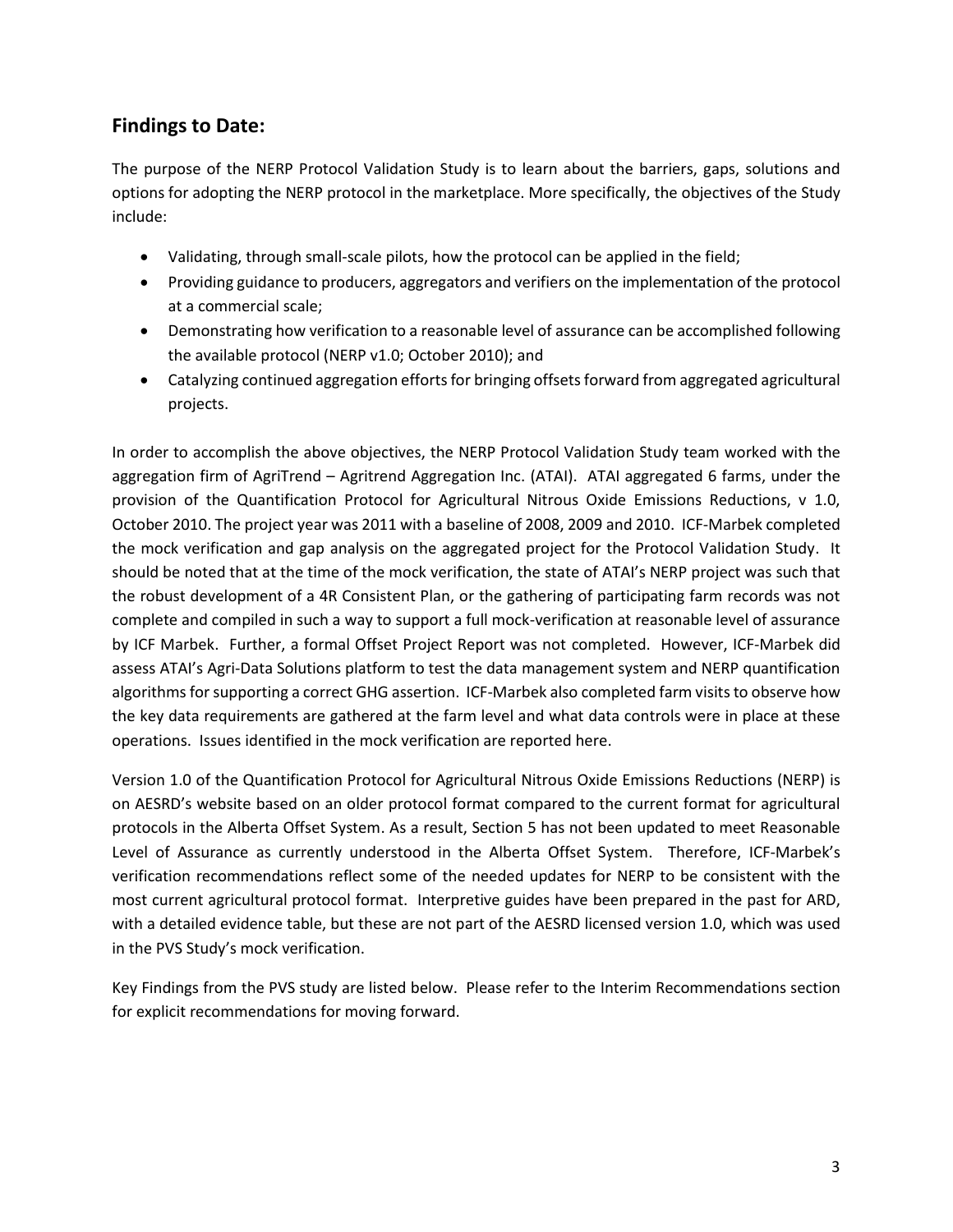#### Protocol Recommendations for Revisions:

- 1) The NERP protocol needs to be revised to be consistent with the Conservation Cropping Protocol's Section 5 - Data Management section, particularly the minimum evidence tables.
- 2) Currently, the quantification methodology uses cropped area (i.e. seeded area) to calculate emission reductions. The protocol can be streamlined by allowing data and calculations to be completed on a mass basis for nitrogen input and yield data, rather on a unit per area basis (e.g. kg/ha) – which is the way the protocol currently quantifies the emissions. This would simplify the data collection process, manage uncertainty of fields having a crop failure by aggregating data at the farm level, and reduce verification costs. Both ICF-Marbek and the Saskatchewan adaptation process have identified this streamlining option. Further, to support these revisions – the following criteria could be applied:
	- a. Criteria added along with this revision that specifies that the emission reduction quantification can be completed at the field level (rather than management zone level) if the EF<sub>ECO</sub>, FRAC<sub>renew</sub>, crop type and performance level are constant across a field. Similarly, the emission reduction quantification can be completed at the farm level for each crop if the EF<sub>ECO</sub>, FRAC<sub>renew</sub> and performance level are constant across the farm. (See ICF Mock Verification and Gap Analysis Report – AgriTrend NERP).
- 3) Further guidance needs to be added to the protocol to clarify a number of items. These items include:
	- a. Clarifying and confirming that the crop residue factors provided in Appendix E need to be corrected for a dry matter basis. Currently, it appears that these values have been provided on a standard moisture content basis, rather than a dry matter basis. This needs to be confirmed with Henry Janzen.
	- b. Providing additional guidance on how to estimate the fraction of total area that is renewed annually (FRAC<sub>renew</sub>). In the case of annual crops this factor is equal to one; however, for perennial crops it has to be forecasted based on the number of years that the crop will be grown. Additional guidance would make the process of verifying this factor easier.
- 4) Best management practices published by the Canadian Fertilizer Institute and other organizations indicate that soil testing may not be required on an annual basis. In contrast, the "post-harvest assessment" defined in the NERP protocol seems to indicate that soil testing is required annually after harvest. This requirement should be updated in the protocol to focus on the nitrogen balance assessment. Specifically, the protocol should clarify that the balance assessment can be used based on known nitrogen inputs from the year before and nitrogen consumption values for the yields achieved.
- 5) A number of changes/additions were made to the NERP protocol when it was being adapted for Saskatchewan. These changes/additions included:
	- a. Adding clarity to assure that crop types are the same between the baseline and the project. This was done to ensure accounting equivalency.
	- b. Added wording to clarify that if a crop is irrigated in the baseline it must also be irrigated in the project (also to ensure accounting equivalency).
	- c. Allowing baling and removal of straw to be eligible activities if it can be shown that 70% of the straw is retained on the soil.
	- d. Updating the quantification methodology to clarify that the reduction modifier should not be applied to fallow year emissions since no nitrogen management occurs in that crop year. Under the current AB NERP the reduction modifier is applied resulting in an overestimation of emission reductions.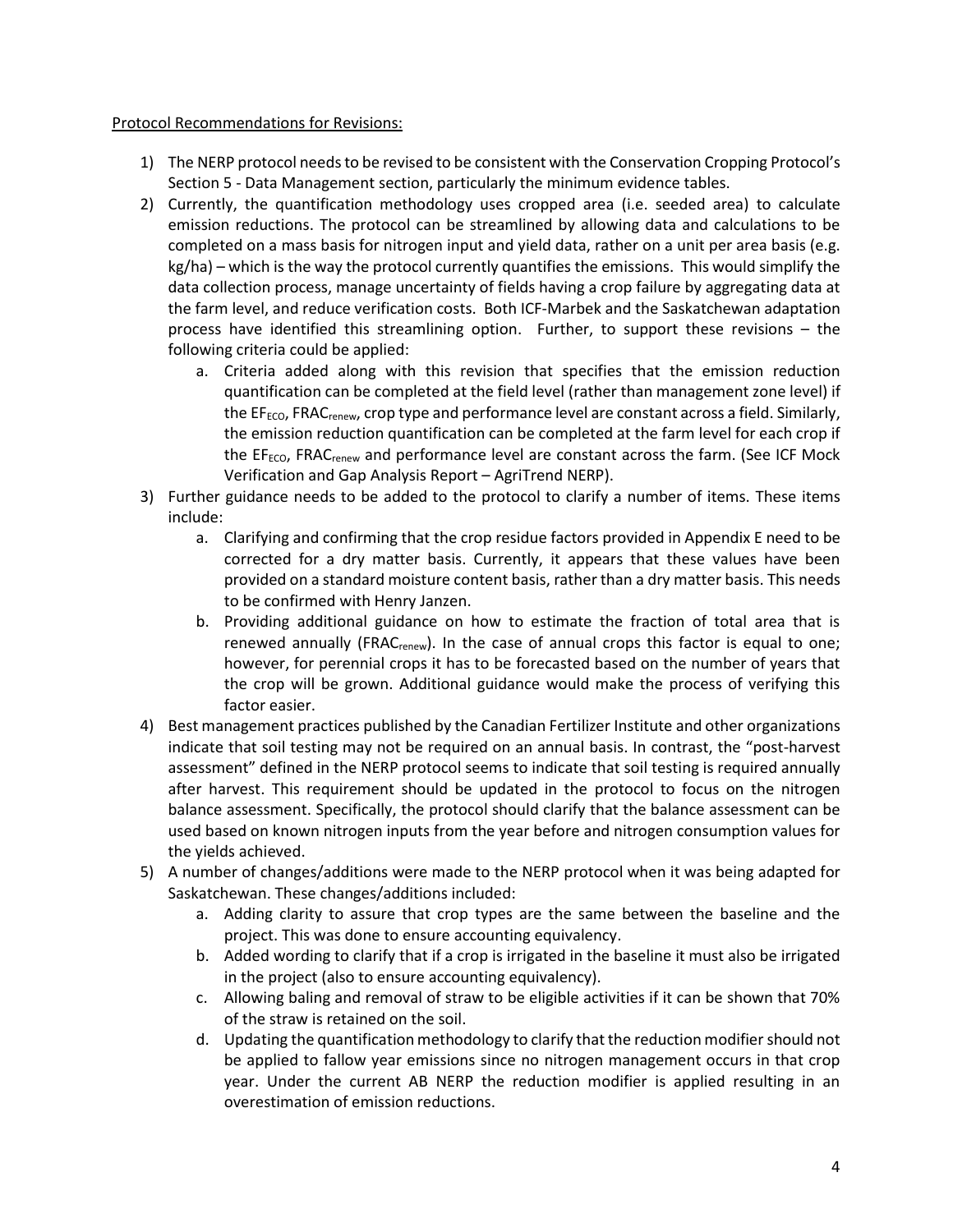It is recommended that these changes be considered in the Alberta NERP. These can be discussed at a future meeting.

#### Deletion from draft report on GHG Calculations<sup>2</sup>.

#### Cost-Benefit Analysis:

 $\overline{\phantom{a}}$ 

- 1) The Cost-Benefit Analysis for the NERP PVS study was conducted on both a producer basis and an aggregator position basis. For the Aggregator Position, three scenarios were analysed  $$ optimistic, expected and pessimistic (See Aggregator Spreadsheet and "The Benefit Cost Analysis of the Aggregator's Position as it Relates to the Nitrous Oxide Emission Reductions Protocol" documents).
- 2) The aggregator cost benefit analysis assumed:
	- a. An existing aggregator would already have established a robust agronomic reporting framework that could keep track of agricultural practices and performance and that the aggregation functions would be an expansion of current information systems.
	- b. Aggregators receive 40% of the market price, while producers receive 60%
	- c. A seven year timeframe for the aggregator (over which start-up costs such as modifying the existing agronomic framework would be spread)
	- d. Data gathering costs are 10% of the carbon offset price
	- e. Verification costs are 3% of the carbon offset price
	- f. Start-up costs are the same for each of the three scenarios (optimistic, expected, and pessimistic)

<sup>&</sup>lt;sup>2</sup> ICF Marbek identified what they thought was an anomaly in the calculation in their mock verification report. After going through the technical expert review conducted December through to February 2014, it was clarified with ICF Marbek that the use of the reduction modifier did not represent double counting.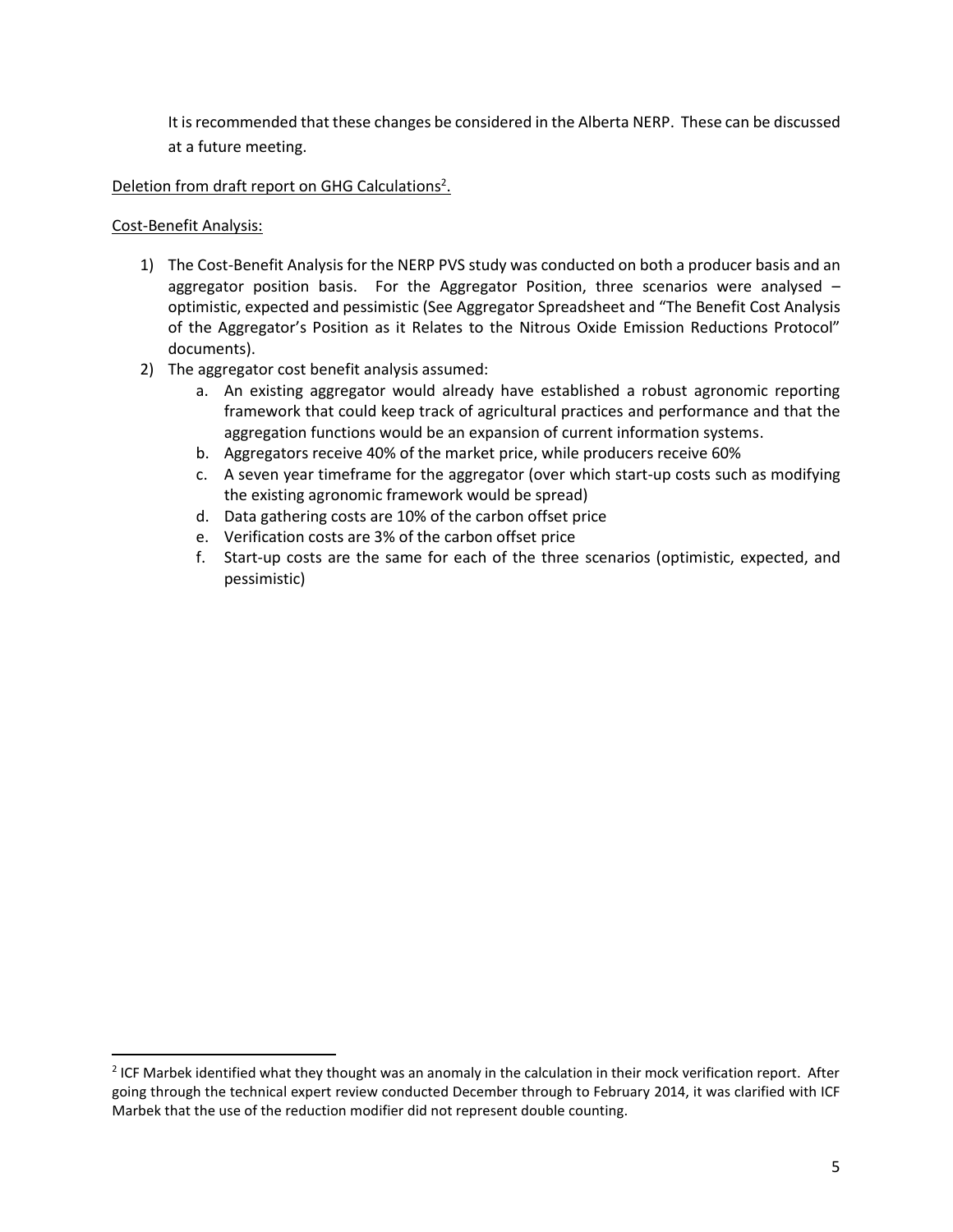#### Aggregator Expected Scenario:

3) The results from the aggregator expected scenario indicate that the net present value of the stream of benefits and costs would be \$479,000.00 over seven years. The cost per offset credit generated was \$5.73 and the revenue per offset credit was \$7.09. The net revenue per credit for the aggregator over the seven years was \$1.36 per credit. These results would indicate that under the expected scenario assumptions (that current carbon offset credit prices would continue for 2 years and then increase to \$23.00/tonne; 50,000 tonnes of credits were generated/year; and a discount rate of 3%) the aggregator would be expected to make a profit. The results are summarized in the table below.

| Present Value of the Costs and Revenue, Cost per Credit, Revenue Per Credit and Net<br><b>Present Value for the Expected Scenario</b> |                      |  |  |
|---------------------------------------------------------------------------------------------------------------------------------------|----------------------|--|--|
| <b>Indicator</b>                                                                                                                      | <b>Present Value</b> |  |  |
| Present Value of the Costs                                                                                                            | \$2,004,054.78       |  |  |
| Present Value of the Revenue                                                                                                          | \$2,483,236.22       |  |  |
| Cost Per Offset Credit Generated                                                                                                      | \$5.73               |  |  |
| Revenue Per Offset Credit Generated                                                                                                   | \$7.09               |  |  |
| Net Present Value                                                                                                                     | \$479,181.44         |  |  |

- 4) Sensitivity analysis of the expected scenario revealed that:
	- a. Fixed costs could increase by 10 or 20 percent and still result in a positive net present value for the aggregator (the break-even increase in annual fixed costs was found to be approximately 27.32%)
	- b. The price of carbon could decrease to approximately \$14.77 in year's three to seven to break-even if all other parameters remained the same.
	- c. The quantity of offset credits could decrease to approximately 35,705 credits from the assumed 50,000 offset credits per year before a loss would be observed

#### Aggregator Optimistic Scenario

5) In the case of the optimistic scenario, as expected, both the aggregator's annual costs and annual revenues increased. Under this scenario, the net present value after seven years was \$1.7 million. Furthermore, the cost per carbon offset tonne decreased from \$5.73 in the expected scenario to \$5.17 in the optimistic scenario; and the present value of the revenue increased from \$2.4 million in the expected scenario to \$4.4 million with the optimistic scenario. The optimistic scenario assumed that the carbon price remained the same for the first two years and then increased to \$27.00 per tonne in year 3 to year 7; the number of carbon offset tonnes generated increased to 75,000 tonnes/year and a discount rate of two percent. The results are summarized in the table below.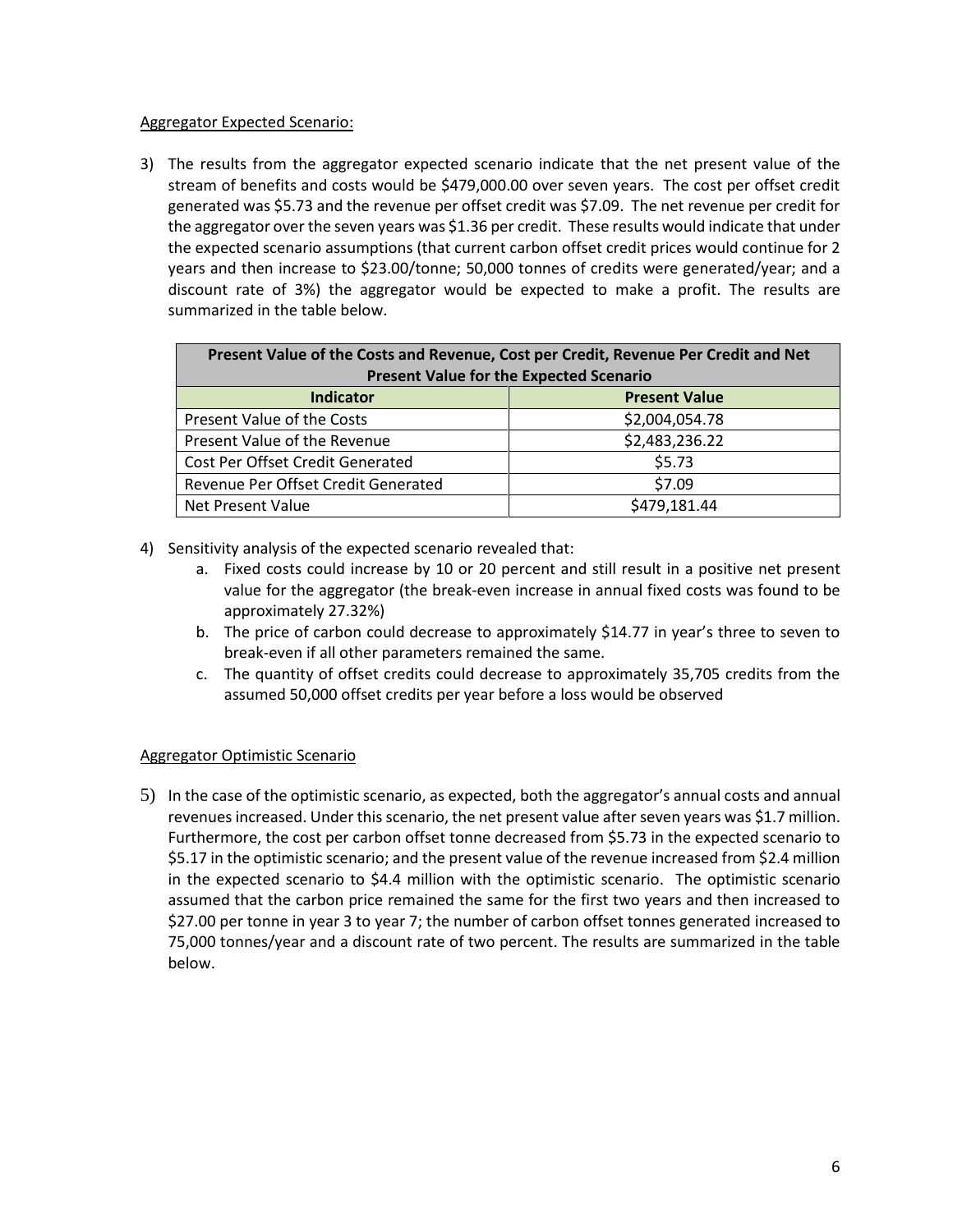| Present Value of the Costs and Revenue, Cost Per Credit, Revenue Per Credit and Net<br><b>Present Value for the Optimistic Scenario</b> |                      |  |  |
|-----------------------------------------------------------------------------------------------------------------------------------------|----------------------|--|--|
| <b>Indicator</b>                                                                                                                        | <b>Present Value</b> |  |  |
| Present Value of the Costs                                                                                                              | \$2,712,547.05       |  |  |
| Present Value of the Revenue                                                                                                            | \$4,426,857.17       |  |  |
| Cost Per Offset Credit Generated                                                                                                        | \$5.17               |  |  |
| Revenue Per Offset Credit Generated                                                                                                     | \$8.43               |  |  |
| Net Present Value                                                                                                                       | \$1,714,310.12       |  |  |

- 6) Sensitivity analysis of the optimistic scenario revealed that:
	- a. The break-even increase in annual fixed costs was approximately 69.9%
	- b. The price of carbon could decrease to approximately \$9.13 in year's two to seven to break-even if all other parameters remained the same.
	- c. The quantity of offset credits could decrease to approximately 39,170 credits from the assumed 75,000 offset credits per year before a loss would be observed

#### Aggregator Pessimistic Scenario

7) For the pessimistic scenario, the price of carbon was assumed to remain constant at \$13.00 per tonne over the seven year period, the volume of offset credits was decreased to 25,000 tonnes and the discount rate increased to 5 percent. Under this scenario annual costs were higher than annual revenue, indicating that it would not be profitable for aggregators. Specifically, based on present costs and benefits over the seven years, the net present value for the aggregator would be negative \$621,000. Furthermore, the cost to the aggregator of generating the offset was \$7.84/tonne while revenue was only \$4.30/tonne.

| Present Value of the Costs and Revenue, Cost Per Credit, Revenue Per Credit and Net |                      |  |  |
|-------------------------------------------------------------------------------------|----------------------|--|--|
| <b>Present Value for the Pessimistic Scenario.</b>                                  |                      |  |  |
| <b>Indicator</b>                                                                    | <b>Present Value</b> |  |  |
| Present Value of the Costs                                                          | \$1,374,003.03       |  |  |
| Present Value of the Revenue                                                        | \$752,228.54         |  |  |
| Cost Per Offset Credit Generated                                                    | \$7.85               |  |  |
| Revenue Per Offset Credit Generated                                                 | \$4.30               |  |  |
| Net Present Value                                                                   | $-5621,774.49$       |  |  |

- 8) Sensitivity analysis of the pessimistic scenario revealed that:
	- a. Annual fixed costs would have to decrease by approximately 55.3% in order to break-even
	- b. Approximately 55,600 tonnes of carbon offsets would be needed in each of the seven years to break-even
	- c. The price of carbon would have to increase to approximately \$32.05/tonne in order to break-even (note: this price is higher than the price in the optimistic scenario do the differences in the underlying assumptions described above)
- 9) The producer cost-benefit analysis was conducted for three farms of similar size (3,000 ha) in three different soils zones (dark brown, brown and black) with three different crops (canola, spring wheat and feed barley). The analysis assumed: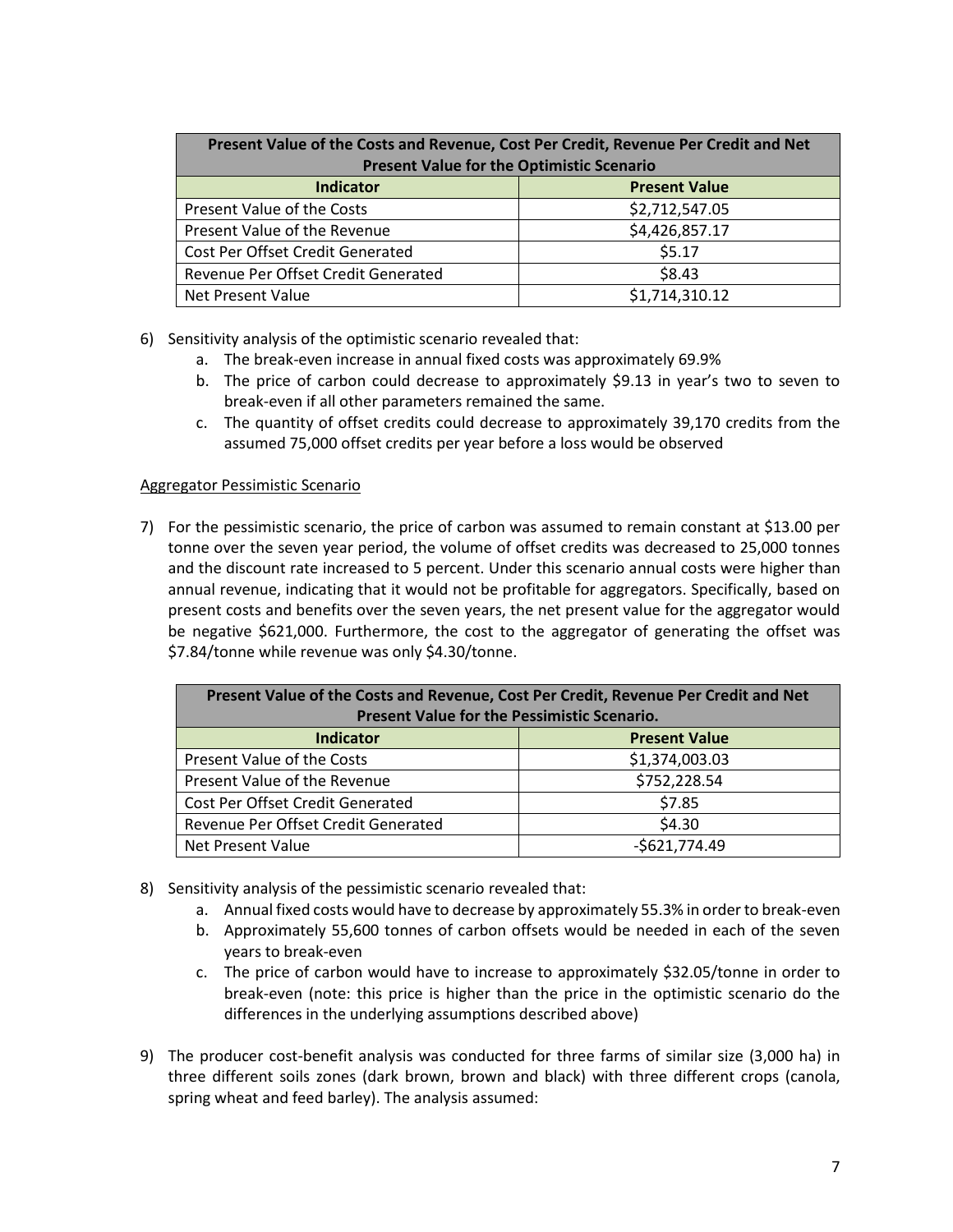- a. The amount of nitrogen being applied increased slightly by 2 to 4 kg per acre with the change in management
- b. Agricultural professionals would cost \$7.50/acre for advice and administrative work
- c. \$1,000 would be needed for additional soil samples on the farm
- d. Yield increased on average by 20% with implementation of the NERP and increased N Use **Efficiency**
- e. An initial carbon price of  $$13/tCO<sub>2</sub>e$ , of which 70% or \$9.10 goes to the producer
- f. The crops had the following moisture contents:

| <b>Moisture Content (%)</b> | <b>Canola</b> | <b>Spring Wheat</b> | <b>Feed Barley</b> |
|-----------------------------|---------------|---------------------|--------------------|
| Off the field               | 12.5%         | 18%                 | 18%                |
| Delivered to the elevator   | 10%           | 13.5%               | 14.5%              |

10) In the dark brown soil zone, adopting the NERP provided an increase in net farm income of \$106.10/acre for canola, \$72.73/acre for feed barley and \$75.01/acre for spring wheat. The greatest increase in economic benefit came from the increased yield of the crops. For example, additional revenue from cropping for canola was \$117.00/acre; whereas the additional revenue from carbon credits was \$0.64/acre. Therefore, the revenue from selling the carbon offset credits is small relative to the revenue generated from better crop management. Based on the assumptions of the model, the cost of adopting the NERP ranged from \$10.24 to \$11.54 per acre for reed barley and canola, respectively. The table below summarizes the results.

| <b>Cost and benefits of NERP on Dark Brown Soil Zone</b>                                                                                                         |          |                        |                    |
|------------------------------------------------------------------------------------------------------------------------------------------------------------------|----------|------------------------|--------------------|
|                                                                                                                                                                  | Canola   | <b>Spring</b><br>Wheat | <b>Feed Barley</b> |
| Additional Costs for 4R Program on a Per Acre<br>Basis (positive values are increased costs while<br>negative values are decreased costs from the<br>baseline).  | \$11.54  | \$10.24                | \$10.24            |
| Additional Revenue from 4R program from<br>cropping on a Per Acre Basis (positive values<br>are increased revenue while negative values are<br>decreased values) | \$117.00 | \$84.70                | \$82.50            |
| Additional Revenue from Carbon Credits (per<br>Acre Basis)                                                                                                       | \$0.64   | \$0.55                 | \$0.47             |
| Net Change in Revenue per Acre                                                                                                                                   | \$106.10 | \$75.01                | \$72.73            |

- 11) A sensitivity analysis was undertaken on the price of carbon. With an increase in price to \$23.00 per tonne, in the dark brown soil zone, the carbon revenue from the canola crop was \$1.13 per acre, which was approximately \$0.49 more per acre than the original situation. At \$37.00 per tonne, the carbon revenue from the canola crop was \$1.82, which was more than double the initial situation. The same type of relationship was found for barley and spring wheat.
- 12) Similar results were found in the brown soil zone. The increase in net revenue for canola was \$106 per acre, followed by spring wheat at \$75 per acre and then by feed barley at \$73 per acre. Costs could increase substantially before the change in management would break-even. Once again the greatest increase in revenue was from the increased output from areas cropped. However,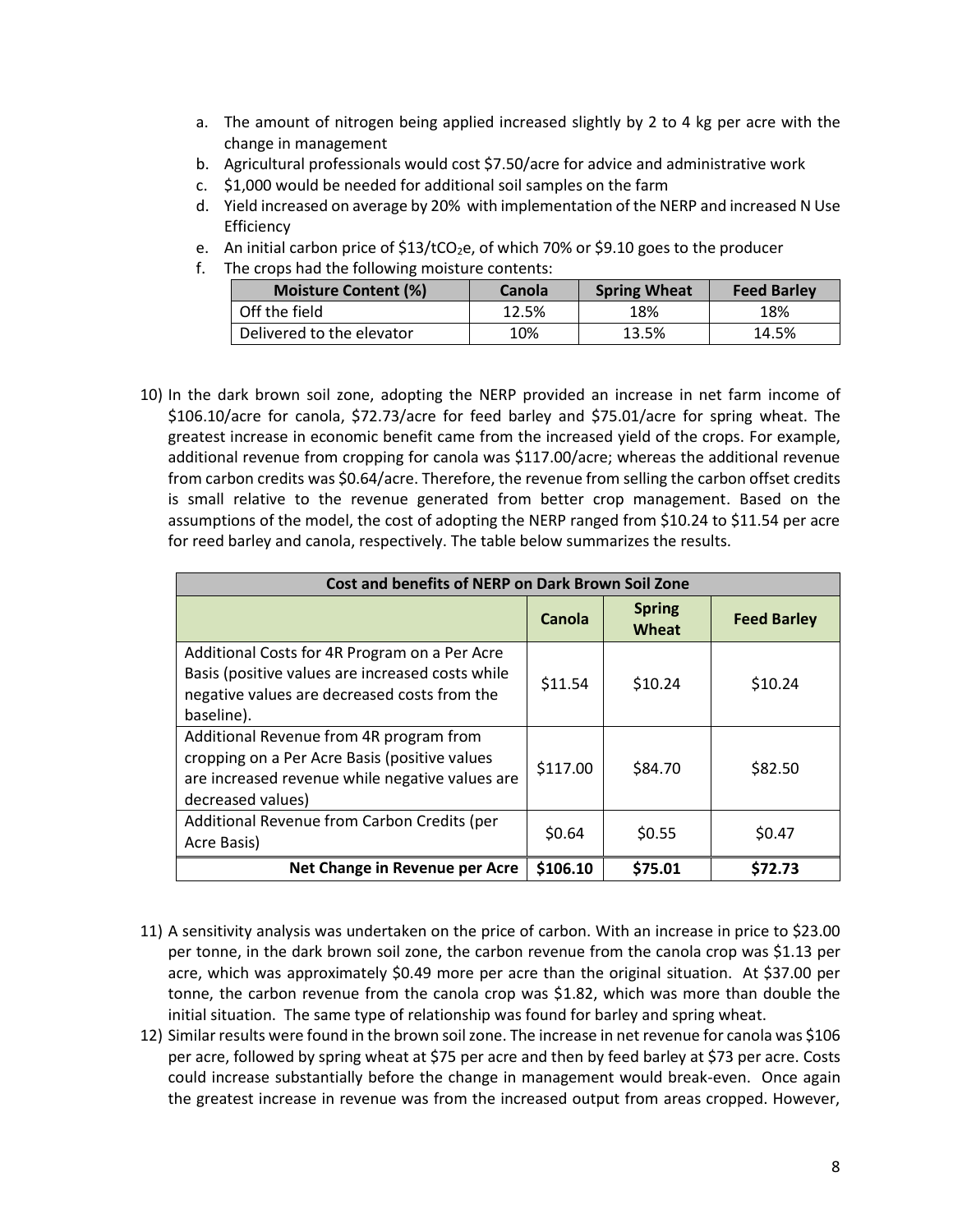the revenue from the carbon market was larger in the brown soil zone than in the dark brown zone. For example, the carbon revenue for canola was \$0.95/acre (at a price of \$13/tonne). The carbon revenue for spring wheat and feed barley was higher than when grown in the dark brown zone; however, the increases were not as large as with canola. The results are summarized in the table below.

| <b>Costs and benefits of NERP in the Brown Soil Zone</b>                                                                                                         |          |                        |                       |
|------------------------------------------------------------------------------------------------------------------------------------------------------------------|----------|------------------------|-----------------------|
|                                                                                                                                                                  | Canola   | <b>Spring</b><br>Wheat | Feed<br><b>Barley</b> |
| Additional Costs for 4R Program on a Per Acre<br>Basis (positive values are increased costs while<br>negative values are decreased costs from the<br>baseline).  | \$11.54  | \$10.24                | \$10.24               |
| Additional Revenue from 4R program from<br>cropping on a Per Acre Basis (positive values are<br>increased revenue while negative values are<br>decreased values) | \$117.00 | \$84.70                | \$82.50               |
| Additional Revenue from Carbon Credits (per<br>Acre Basis)                                                                                                       | \$0.95   | \$0.69                 | \$0.68                |
| Net Change in Revenue per Acre                                                                                                                                   | \$106.41 | \$75.15                | \$72.94               |

13) In the black soil zone the costs of implementing the change in management to better utilize fertilizer were also small relative to the potential benefits from increased revenue from crop sales and carbon sales. The results are summarized in the below table.

| Cost and benefits of NERP in the Black Soil Zone                                                                                                                 |          |                     |                       |
|------------------------------------------------------------------------------------------------------------------------------------------------------------------|----------|---------------------|-----------------------|
|                                                                                                                                                                  | Canola   | <b>Spring Wheat</b> | Feed<br><b>Barley</b> |
| Additional Costs for 4R Program on a Per Acre<br>Basis (positive values are increased costs while<br>negative values are decreased costs from the<br>baseline).  | \$11.54  | \$10.24             | \$10.24               |
| Additional Revenue from 4R program from<br>cropping on a Per Acre Basis (positive values are<br>increased revenue while negative values are<br>decreased values) | \$117.00 | \$84.70             | \$82.50               |
| Additional Revenue from Carbon Credits (per<br>Acre Basis)                                                                                                       | \$1.49   | \$1.24              | \$0.94                |
| Net Change in Revenue per Acre                                                                                                                                   | \$106.95 | \$75.70             | \$73.20               |

14) Overall, the results of the producer analysis revealed that the 4R program could provide an increase in net revenue per acre. Furthermore, the costs associated with implementing the protocol are small relative to the potential revenue that can be gained. Of the three crops analyzed, canola had the largest economic potential.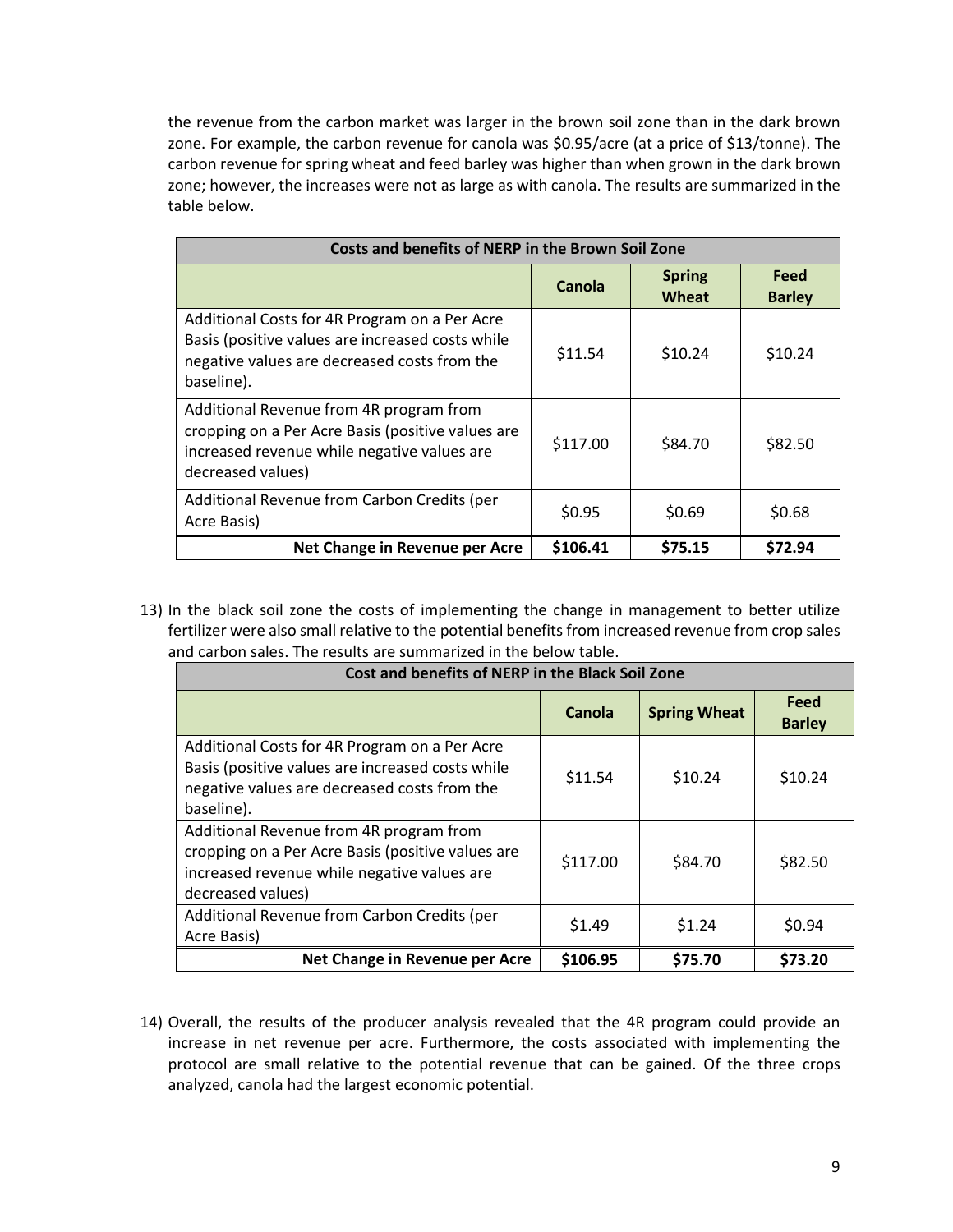#### Documentation and Records<sup>3</sup>:

In general, the state of development of the ATAI NERP project could not support a robust assessment of documentation and records due to the level of development in the NERP v1.0; December 2010 Data Management section. The state of development of the ATAI project is likely indicative of most others scoping the NERP protocol at this time.

- 1) It's recommended that project developers have a concrete 4R Plan for each farm, as described in the NERP, and according to the Canadian Fertilizer Institute's training program for Accredited Professional Advisors. Field level practices and field sheets/electronic records need to be linked to the BMPs described in the 4R Plan at the appropriate performance level Basic, Intermediate or Advanced). Also, plans need to be traced to goals at the farm enterprise level.
- 2) Evidence needs to support the 4Rs this includes rates of N applied, timing (including soil testing dates); placement (including linking the equipment used for seeding/fertilizing) and source for the field in question.
- 3) Methods for determining yield need to be sufficient to meet the requirements of the protocol. Current methods present a significant measurement risk for verification purposes.
- 4) A consistent template for 4R Plans would reduce verification risk.
- 5) A best practice guide to verification for NERP projects is needed to clarify documentation requirements and support reasonable level of assurance;
- 6) Clarification is needed in the protocol regarding whether soil testing is required on every field, every year. Queries from project developers and verifiers indicate that clarity is needed. Best practices by the CFI and IPNI indicate that soil testing may not be required on an annual basis, and nitrogen balances based on N applied, crop yield and crop N uptake tables. This includes approaches for post-harvest assessments.

# **Interim Recommendations:**

l

#### **Capacity of the Sector to Implement the NERP:**

At this stage of the study, it is difficult to speak to the capacity of the sector to implement and adopt the NERP. Certainly, the study has found a number of barriers that would inhibit broad scale uptake. In general, those firms that have agronomists on the ground working with growers are in the best position to implement the NERP. Further, those growers who have electronic data collection linked to GPS assisted application and yield equipment are also going to be in the best position to implement the NERP. In the next year of this study, the opportunity for ATAI to address these gaps and implement the NERP in a more comprehensive way will reveal the size of the opportunity. Given the complexity of the NERP, the state of technology implementation in the agricultural sector to date, and the strong grain and oilseed prices, the current value of carbon (\$15/tonne) will make it difficult to attract growers in implementing the NERP beyond this PVS study.

<sup>&</sup>lt;sup>3</sup> This section has been edited into general recommendations based on the NERP protocol validation study. Sensitive information related to ATAI's data management system have been removed.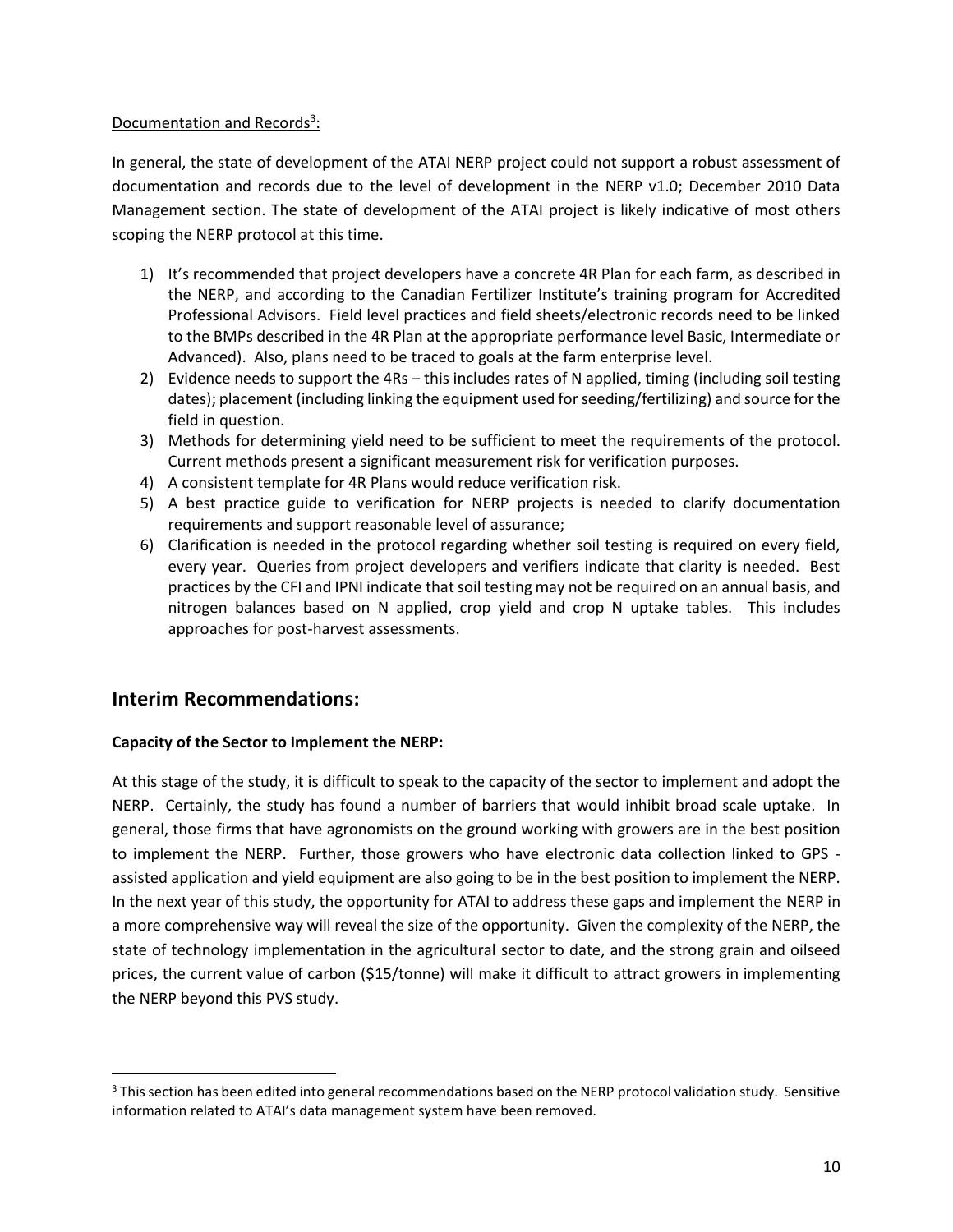However, there are some modifications to the protocol that will remove barriers, streamline implementation and hopefully improve uptake.

#### **Recommendations to Address Major Challenges with Implementation of the NERP:**

Due to inconsistencies in the way that farmers are measuring yield, and the level of accuracy of those yield measurements, The Prasino Group is working with a technical expert committee to identify acceptable yield methods for inclusion in a revision to the protocol. These will be incorporated as flexibility mechanisms within a revised protocol<sup>4</sup>.

Secondly, a significant challenge with the NERP protocol is the need to establish a 'project or farm-level' historic benchmark baseline, based on 3 years of crop data. Given the issues with accurate yield estimates, the 3-year average baseline means that the NERP can't be implemented until at least 4 years for a particular crop on a farm, once the yield estimation methods are approved and incorporated into the protocol. Therefore, the Prasino Group, in conjunction with the technical expert review committee has established 2 dynamic baselines that can be used as alternatives and pre-cursors to a conventional historic baseline until 3 years of acceptable yields have been established. These will be included as flexibility mechanisms in the revised NERP protocol<sup>3</sup>.

Both of these key pieces should enhance uptake of the NERP in Alberta, and will be completed by February 2013.

#### **Recommendations for Immediate Revisions to the Protocol:**

- 1. Update Section 5 Data Management Section. This is already completed in the Interpretive Guide submitted to ARD under KHK Consulting contract and will be in the revised version of the NERP protocol.
- 2. Adopt the modifications to the NERP from Saskatchewan's version of the Protocol, in conjunction with the technical expert committee, which includes<sup>5</sup>:
	- a. Add in the streamlining option allowing for data and calculations to be complete on a mass basis for nitrogen inputs and yield, with accompanying criteria listed above)
	- b. Add applicability conditions for crop types to ensure accounting equivalency between baseline and project (this includes irrigated crops applied in baseline and project to ensure "like" comparisons)
	- c. Allow baling and removal of straw to be eligible activities if it can be shown that 70% of the straw is retained in the field
	- d. Fix the accounting glitch with summerfallow fields and the reduction modifier
- 3. Clarify requirements around annual soil testing vs nitrogen balance assessments
- 4. Potentially fix the problem with the application of the reduction modifier, by multiplying the modifier by the delta between the baseline emissions/kg of crop and the project emissions/kg of crop). The Prasino Group will prove the veracity of this potential modification by modeling a number of scenarios.

l

<sup>4</sup> This section edited from the original draft to reflect the status of protocol revisions as of June 2014.

<sup>&</sup>lt;sup>5</sup> See Appendix A for an excerpt of SK NERP modifications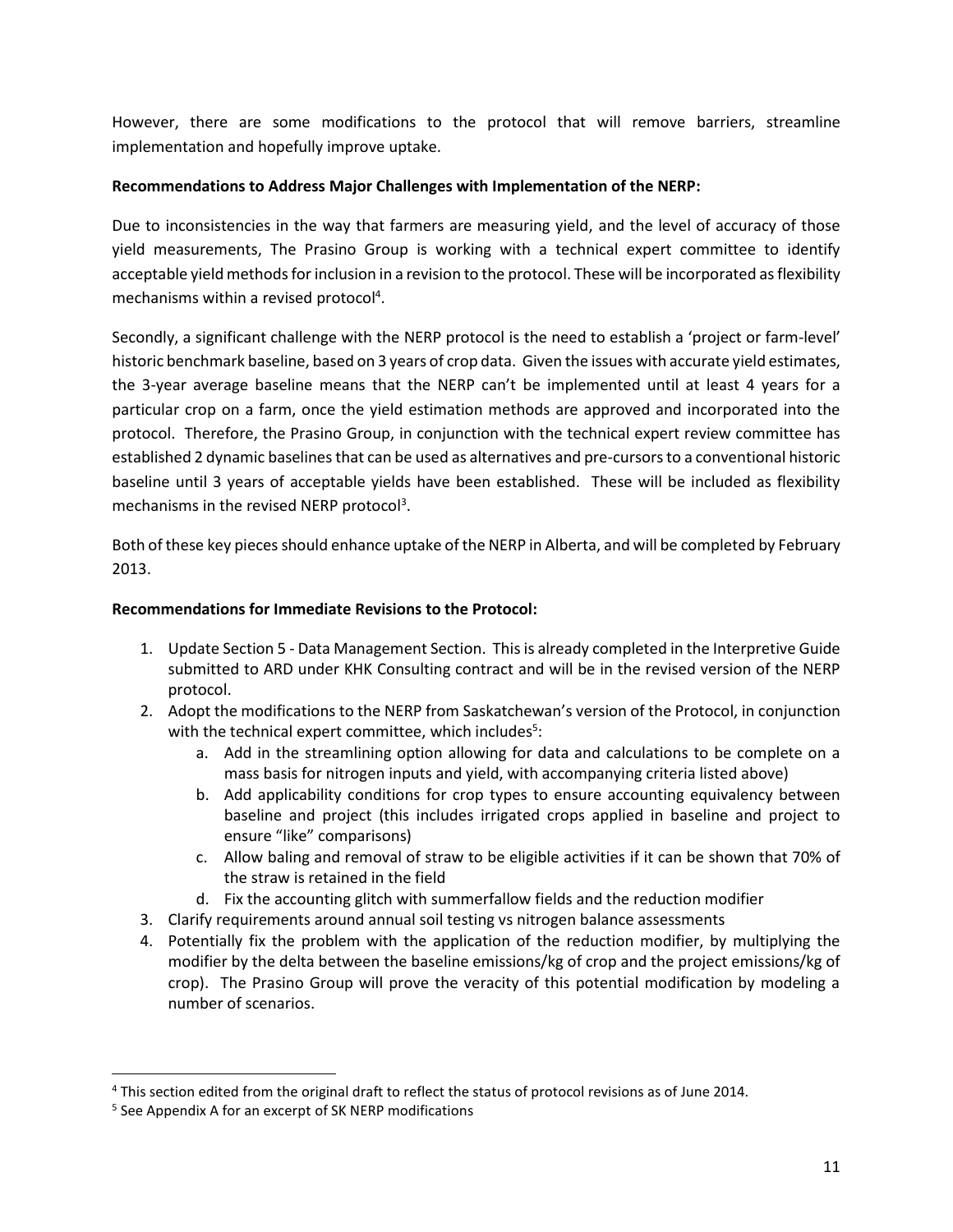Further, the findings of this PVS study, including the mock verification, will be incorporated into the Best Practice Guide to Implementing and Verifying NERP projects. This guide will be prepared by The Prasino Group and reviewed by ICF-Marbek. The Guide represents a document that is appropriate to share with stakeholders after Year 2 of the PVS.